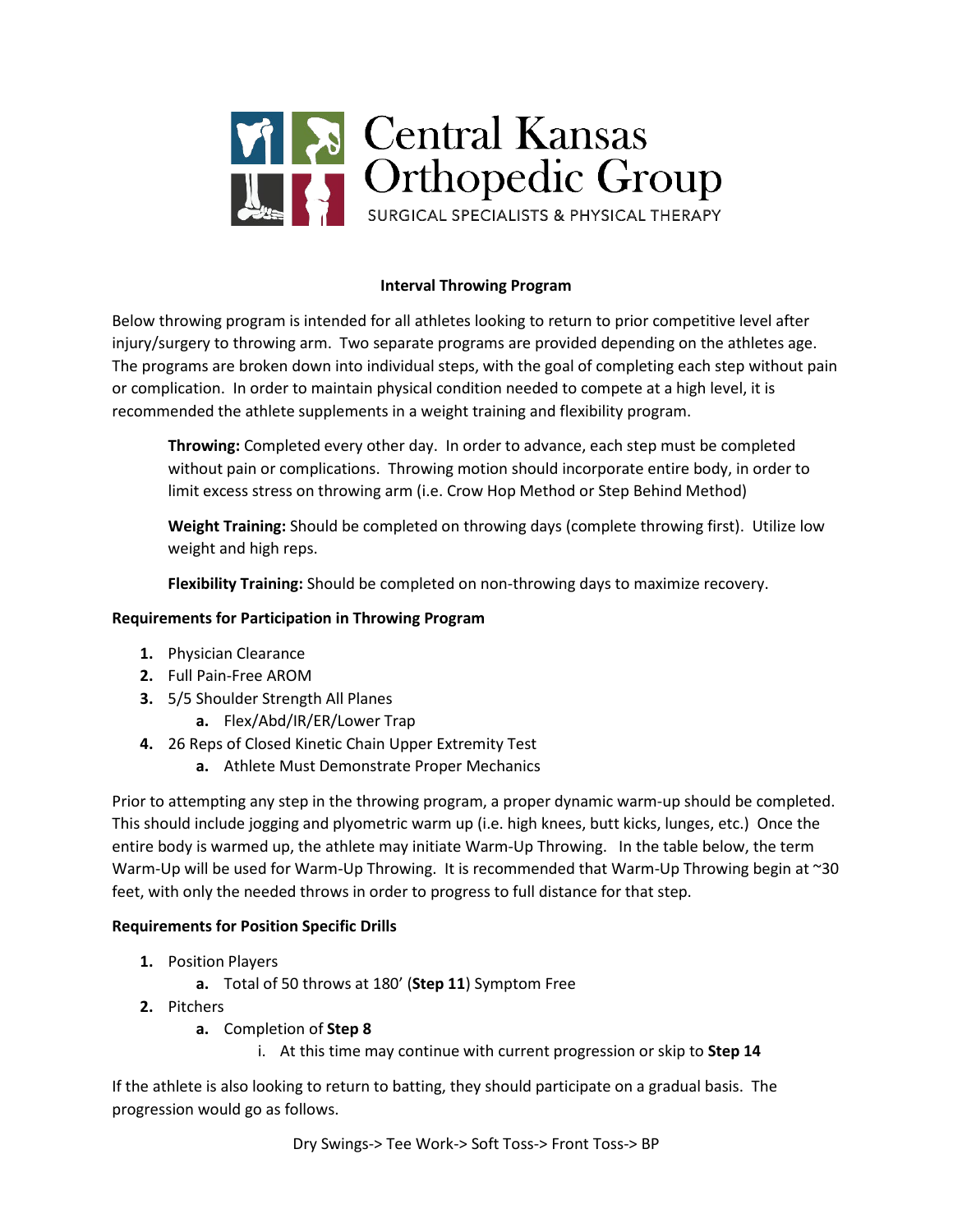# **14+ Guidelines**

| 45'         | 60'         | 90'         | 120'        | 150'        | <b>180'</b> | <b>180'</b>          |
|-------------|-------------|-------------|-------------|-------------|-------------|----------------------|
| Step 1      | Step 3      | Step 5      | Step 7      | Step 9      | Step 11     | Step 13              |
| Warm-Up     | Warm-Up     | Warm-Up     | Warm-Up     | Warm-Up     | Warm-Up     | Warm-Up              |
| 25 Throws   | 25 Throws   | 25 Throws   | 25 Throws   | 25 Throws   | 25 Throws   | 25 Throws            |
| Rest 10     | Rest 10     | Rest 10     | Rest 10     | Rest 10     | Rest 10     | $Rest 5-10$          |
| Warm-Up     | Warm-Up     | Warm-Up     | Warm-Up     | Warm-Up     | Warm-Up     | Warm-Up              |
| 25 Throws   | 25 Throws   | 25 Throws   | 25 Throws   | 25 Throws   | 25 Throws   | 25 Throws            |
| Step 2      | Step 4      | Step 6      | Step 8      | Step 10     | Step 12     | $Rest 5-10$          |
| Warm-Up     | Warm-Up     | Warm-Up     | Warm-Up     | Warm-Up     | Warm-Up     | Warm-Up              |
| 25 Throws   | 25 Throws   | 25 Throws   | 25 Throws   | 25 Throws   | 25 Throws   | 25 Throws            |
| $Rest 5-10$ | $Rest 5-10$ | $Rest 5-10$ | $Rest 5-10$ | $Rest 5-10$ | $Rest 5-10$ | $Rest 5-10$          |
| Warm-Up     | Warm-Up     | Warm-Up     | Warm-Up     | Warm-Up     | Warm-Up     | Warm-Up<br>15 Throws |
| 25 Throws   | 25 Throws   | 25 Throws   | 25 Throws   | 25 Throws   | 25 Throws   | Work to 90'          |
| $Rest 5-10$ | $Rest 5-10$ | $Rest 5-10$ | $Rest 5-10$ | $Rest 5-10$ | $Rest 5-10$ |                      |
| Warm-Up     | Warm-Up     | Warm-Up     | Warm-Up     | Warm-Up     | Warm-Up     |                      |
| 25 Throws   | 25 Throws   | 25 Throws   | 25 Throws   | 25 Throws   | 25 Throws   |                      |

| <b>Flat Ground for Pitchers</b> |                     |  |  |
|---------------------------------|---------------------|--|--|
| Step 14                         | Step 15             |  |  |
| Warm-Up                         | Warm-Up             |  |  |
| 10-15 Throws 60'                | 10-15 Throws $60'$  |  |  |
| 10 Throws $90'$                 | 10 Throws 90'       |  |  |
| 10 Throws 120'                  | 10 Throws 120'      |  |  |
| 20-30 Pitches 60'               | 20-30 Pitches 60'   |  |  |
|                                 | 10-15 Throws 60-90' |  |  |
|                                 | 20 Pitches 60'      |  |  |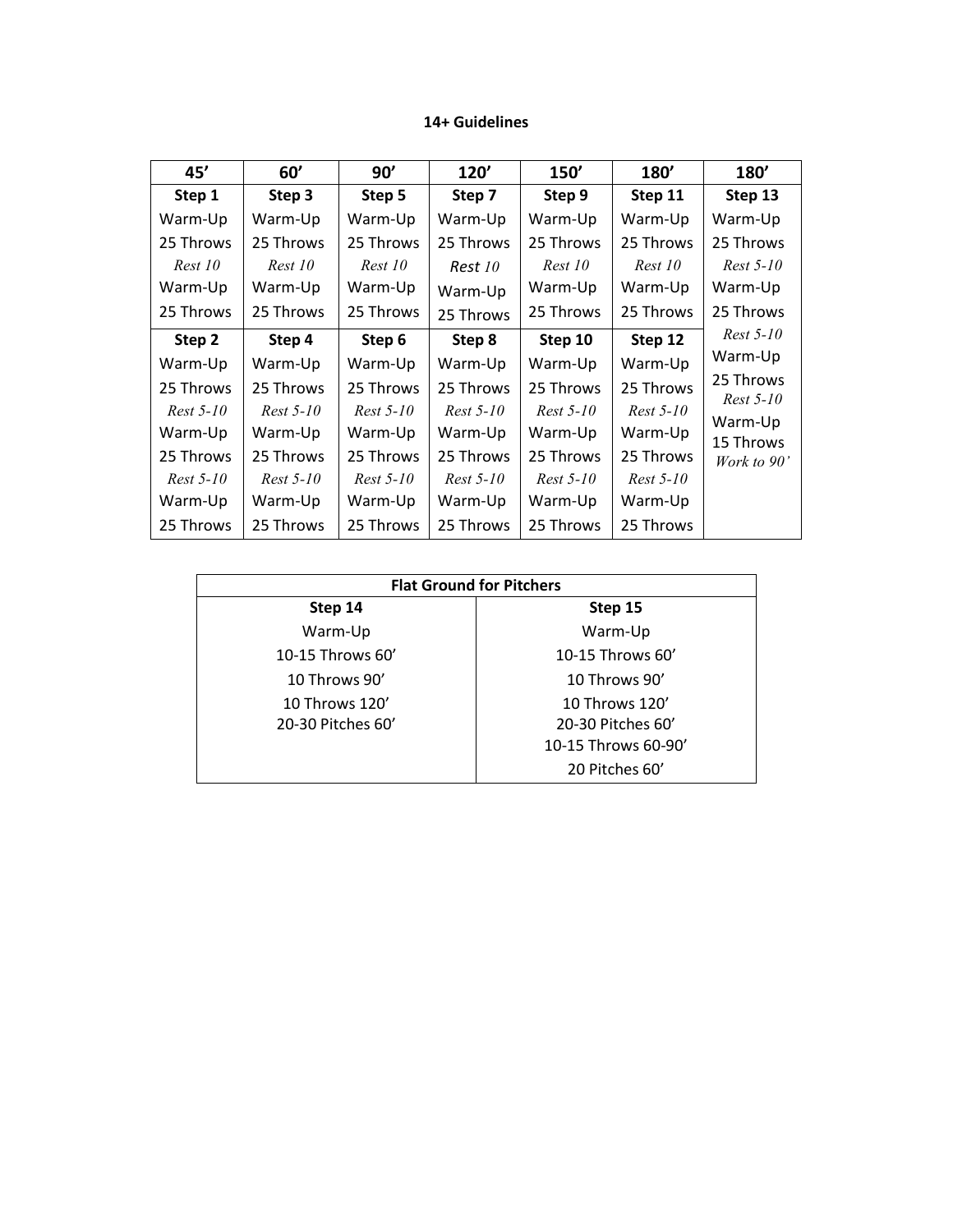# **Mound Phase**

If the athlete is a pitcher, they should progress to the next phase of the throwing program. During this phase, Warm-Up will be defined as 2 sets of 25 throws at 120' (correlates to **Step 7** in the previous section). This phase is broken down into 3 Stages.

| <b>Pitching from Mound Stage 1</b> |               |               |               |  |
|------------------------------------|---------------|---------------|---------------|--|
| Step 1                             | Step 3        | Step 5        | Step 7        |  |
| Warm-Up                            | Warm-Up       | Warm-Up       | Warm-Up       |  |
| 15 Throws 50%                      | 45 Throws 50% | 70 Throws 50% | 30 Throws 50% |  |
|                                    |               |               | 45 Throws 75% |  |
| Step 2                             | Step 4        | Step 6        | Step 8        |  |
| Warm-Up                            | Warm-Up       | Warm-Up       | Warm-Up       |  |
| 30 Throws 50%                      | 60 Throws 50% | 45 Throws 50% | 10 Throws 50% |  |
|                                    |               | 30 Throws 75% | 65 Throws 75% |  |

**Stage 1:** Fastballs Only **Stage 2:** Fastballs Only **Stage 3:** As Indicated

| <b>Pitching from Mound Stage 2</b> |                             |  |  |
|------------------------------------|-----------------------------|--|--|
| Step 9                             | Step 11                     |  |  |
| Warm-Up                            | Warm-Up                     |  |  |
| 60 Throws 75%                      | 45-50 Throws 75%            |  |  |
| 15 Throws, batting practice        | 45 Throws, batting practice |  |  |
|                                    |                             |  |  |
| Step 10                            |                             |  |  |
| Warm-Up                            |                             |  |  |
| 50-60 Throws 75%                   |                             |  |  |
| 30 Throws, batting practice        |                             |  |  |

| <b>Pitching from Mound Stage 3</b> |                                |  |  |
|------------------------------------|--------------------------------|--|--|
| Step 12                            | Step 14                        |  |  |
| Warm-Up                            | Warm-Up                        |  |  |
| 30 Throws 75%                      | 30 Throws 75%                  |  |  |
| 15 Throws 50%, breaking balls      | 60-90 Throws, batting practice |  |  |
| 45-60 Throws, batting practice     | gradual increase off-speed     |  |  |
| Step 13                            | Step 15                        |  |  |
| Warm-Up                            | Warm-Up                        |  |  |
| 30 Throws 75%                      | Simulated Game: 15 pitch       |  |  |
| 30 Throws 75%, breaking balls      | increments                     |  |  |
| 30 Throws, batting practice        |                                |  |  |